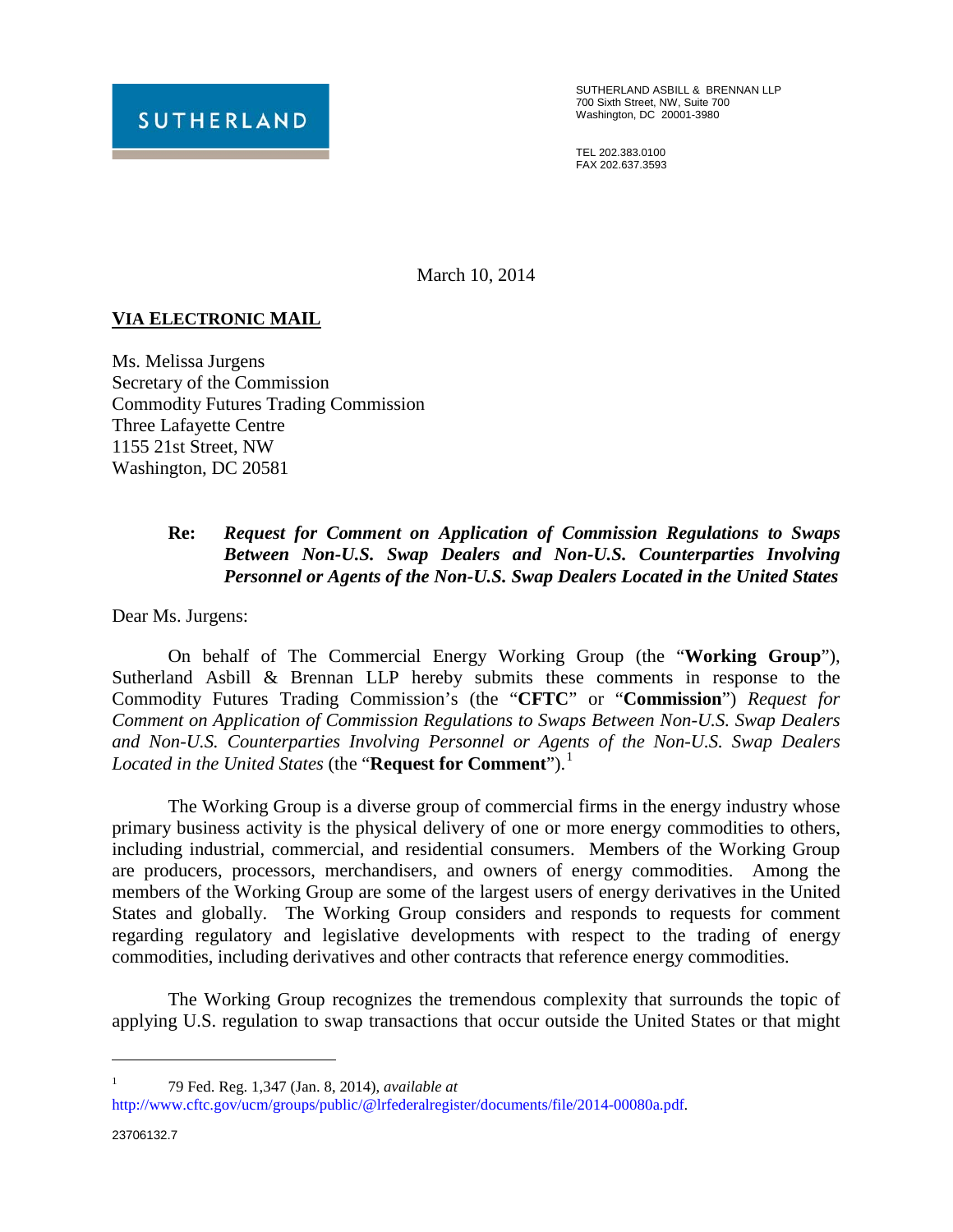Ms. Melissa Jurgens March 10, 2014 Page 2

be done between one or more non-U.S. Persons and appreciates the opportunity to provide comments on the Commission's approach to the cross-border application of its regulations. While the Request for Comment relates to a specific topic, given some of the difficulties that have arisen from the Commission's procedural approach to the issues discussed in the Request for Comment, we urge the Commission to review its entire guidance regarding cross-border issues and both improve on such guidance with the benefit of the market commentary it has received and formalize such guidance through a rulemaking proceeding.

## **I. THE USE OF GUIDANCE IN LIEU OF A RULEMAKING CREATES PROCEDURAL ISSUES, AS EVIDENCED BY THE REQUEST FOR COMMENT.**

While the Request for Comment pertains to a limited question, this question highlights the need to handle cross-border regulatory issues in a rulemaking rather than through non-binding guidance.<sup>[2](#page-1-0)</sup> In essence, many of the difficulties that pertain to issues raised in the Request for Comment are symptoms of the Commission's use of guidance, which provides a basic framework for applying U.S. regulation, but leaves open many interpretive questions.

One of the questions left open by the Interpretative Guidance is the issue discussed in the Request for Comment: the extent to which Transaction Level Requirements<sup>[3](#page-1-1)</sup> apply to transactions between a non-U.S. swap dealer ("**SD**") and a non-U.S. Person where the SD uses personnel or agents located in the United States to execute the transaction (each a "**Covered Transaction**").

The uncertainty surrounding the treatment of Covered Transactions resulted from ambiguity in footnote 513 of the Interpretative Guidance.<sup>[4](#page-1-2)</sup> To address that ambiguity, the CFTC

 $\overline{a}$ 

<span id="page-1-0"></span><sup>&</sup>lt;sup>2</sup> The CFTC's approach to the cross-border regulation of swaps is currently set forth in non-binding interpretive guidance. *See Interpretive Guidance and Policy Statement Regarding Compliance with Certain Swap Regulations*, 78 Fed. Reg. 45,292 (July 26, 2013), ("**Interpretive Guidance**"), *available at* [http://www.cftc.gov/ucm/groups/public/@lrfederalregister/documents/file/2013-17958a.pdf.](http://www.cftc.gov/ucm/groups/public/@lrfederalregister/documents/file/2013-17958a.pdf)

<span id="page-1-1"></span><sup>&</sup>lt;sup>3</sup> Transaction Level Requirements include: (i) required clearing and swap processing; (ii) margining (and segregation) for uncleared swaps; (iii) mandatory trade execution; (iv) swap trading relationship documentation; (v) portfolio reconciliation and compression; (vi) real-time public reporting; (vii) trade confirmation; (viii) daily trading records; and (ix) external business conduct standards. *Interpretive Guidance* at 45,333.

<span id="page-1-2"></span><sup>4</sup> Footnote 513 states:

Consistent with the foregoing rationale, the Commission takes the view that a U.S. branch of a non-U.S. swap dealer or MSP would be subject to Transaction-Level requirements, without substituted compliance available. As discussed above, a branch does not have a separate legal identity apart from its principal entity. Therefore, the Commission considers a U.S. branch of a non-U.S. swap dealer or non-U.S. MSP to be a non-U.S. person (just as the Commission considers a foreign branch of a U.S. person to be a U.S. person). Nevertheless, the Commission also recognizes its strong supervisory interest in regulating the dealing activities that occur within the United States, irrespective of the counterparty (just as the Commission allows for substituted compliance for foreign branches in certain instances to take into account the strong supervisory interest of local regulators).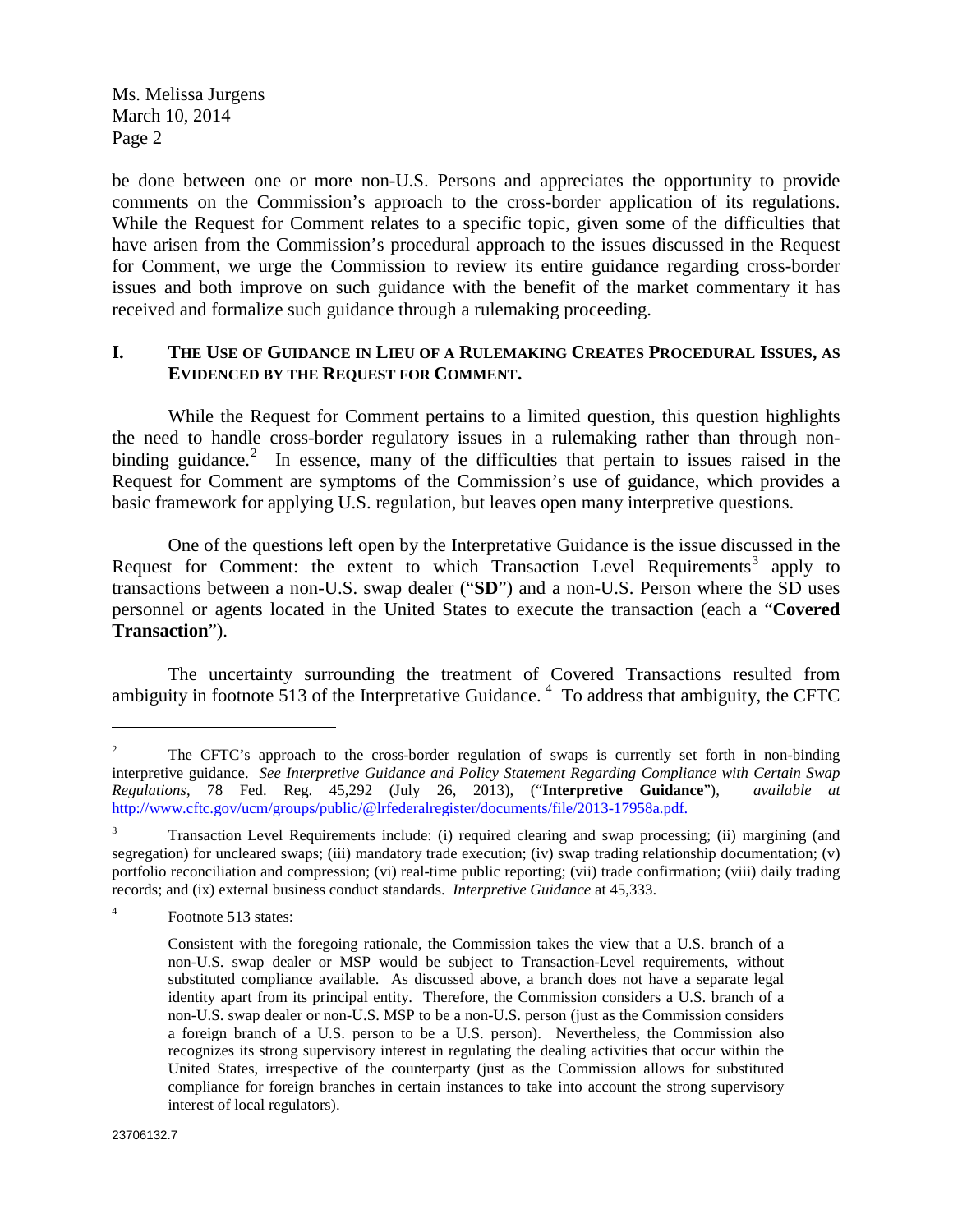Ms. Melissa Jurgens March 10, 2014 Page 3

issued Staff Advisory 13-69, which was effective immediately and stated that SDs would be required to comply with the Transaction Level Requirements with respect to Covered Transactions. This Staff Advisory caught the market by surprise and many non-U.S. SDs were left scrambling for compliance solutions to an unexpected requirement until the CFTC stayed compliance with Staff Advisory 13-69.<sup>[5](#page-2-0)</sup>

## **II. THE COMMISSION SHOULD UNDERTAKE A RULEMAKING WITH RESPECT TO THE CROSS-BORDER APPLICATION OF ITS REGULATIONS.**

The regulatory uncertainty caused by the Commission's actions regarding Staff Advisory 13-69 is just one example of the negative consequences of the CFTC's procedural approach to the cross-border application of its regulations. To avoid a haphazard regulatory process, the Commission should engage in another holistic review of its approach to cross-border swaps regulation, which should culminate in a rulemaking proceeding. The rulemaking should result in a proposed rule that accomplishes the following objectives:

- i. provide clear and complete guidance to market participants, both SDs and end-users, as to when the CFTC's regulations apply to cross-border transactions;
- ii. reflect the information learned by the CFTC since the publication of the Interpretive Guidance;
- iii. provide proper deference to the jurisdiction and rules of foreign regulators; and
- iv. provide a singular and transparent method for the provision of substituted compliance.

Such a rulemaking would provide a number of improvements over the CFTC's current incremental approach to the cross-border application of its swaps-related regulations, which have led to the confusion regarding the regulatory treatment of Covered Transactions as well as other instances of regulatory uncertainty. *First*, the very form of the Interpretive Guidance as something other than a rule introduces regulatory uncertainty. The Commission states that "unlike a binding rule adopted by the Commission, which would state with precision when particular requirements do and do not apply to particular situations, this Guidance is a statement of the Commission's general policy regarding cross-border swap activities and allows for flexibility in application to various situations."[6](#page-2-1)

 $\overline{a}$ 

<span id="page-2-0"></span><sup>5</sup> *See* CFTC No-Action Letter 13-71, *No-Action Relief: Certain Transaction-Level Requirements for Non-U.S. Swap Dealers* (Nov. 26, 2013), *available at*

[http://www.cftc.gov/ucm/groups/public/@lrlettergeneral/documents/letter/13-71.pdf;](http://www.cftc.gov/ucm/groups/public/@lrlettergeneral/documents/letter/13-71.pdf) *see also* CFTC No-Action Letter 14-01, *Extension of No-Action Relief: Transaction-Level Requirements for Non-U.S. Swap Dealers* (Jan. 3, 2014), *available at* [http://www.cftc.gov/ucm/groups/public/@lrlettergeneral/documents/letter/14-01.pdf.](http://www.cftc.gov/ucm/groups/public/@lrlettergeneral/documents/letter/14-01.pdf)

<span id="page-2-1"></span><sup>6</sup> *Interpretive Guidance* at 45,297.